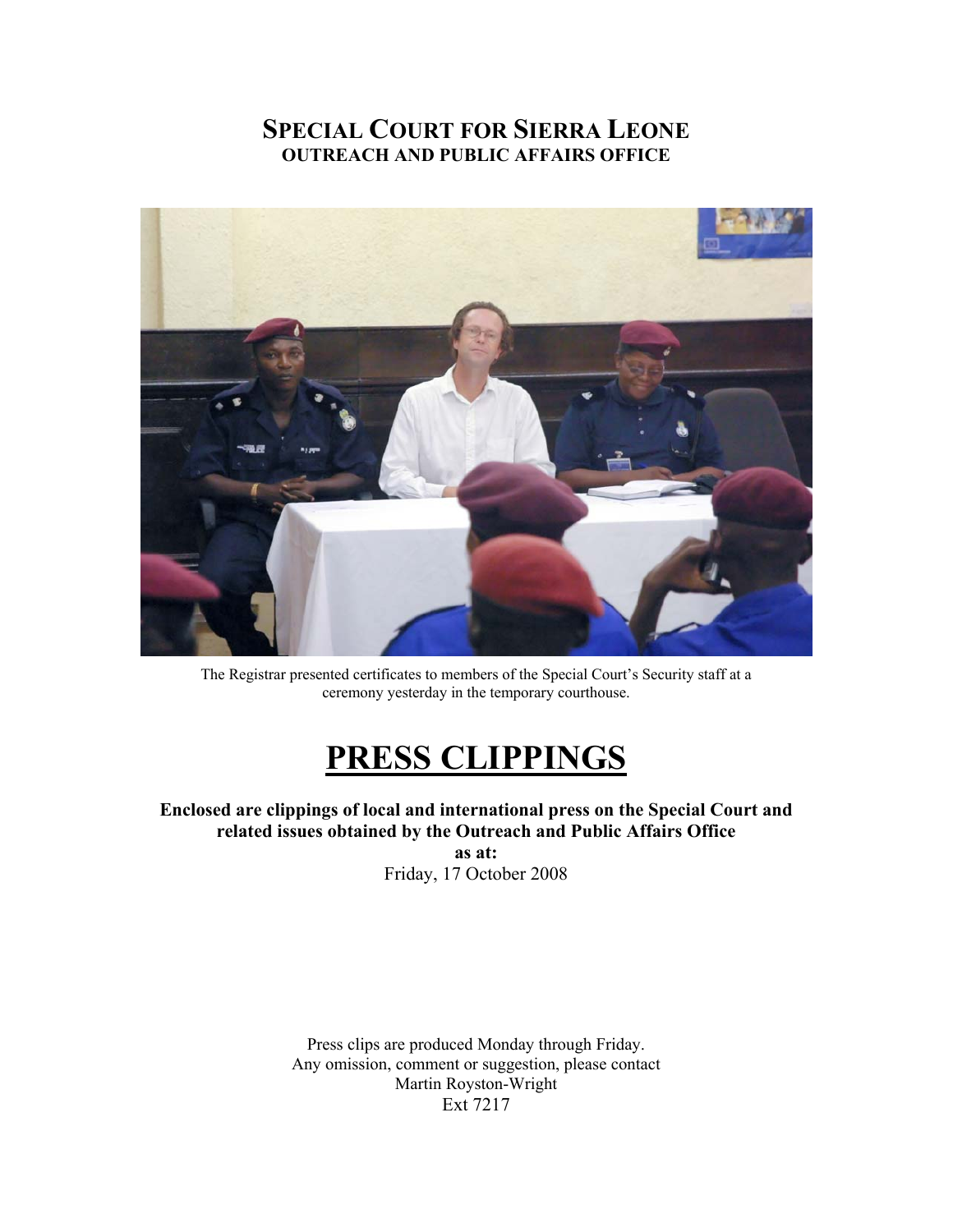| <b>Local News</b>                                                                             |             |
|-----------------------------------------------------------------------------------------------|-------------|
| More victims Testify in Taylor's Trial / The Spectator                                        | Page 3      |
| <b>International News</b>                                                                     |             |
| 64th Prosecution Witness Ibrahim Kai Takes the Stand / Charlestaylotrial.org                  | Pages 4-5   |
| UNMIL Public Information Office Complete Media Summaries / UNMIL                              | Pages 6-7   |
| TRC not Disappointed over Taylor's Ddecision / Star Radio                                     | Page 8      |
| Liberia-TRC-Reparations / African Press Agency                                                | Page 9      |
| <b>ICTR</b> to Host Forum on How to Fight Culture of Impunity / <i>Hirondelle News Agency</i> | Page 10     |
| Bashir War Crimes Charges Delayed / BBC Online                                                | Pages 11-12 |
| Ten Years on From Pinochet's Arrest, Dictators are no Longer Safe / The Independent           | Pages 13-14 |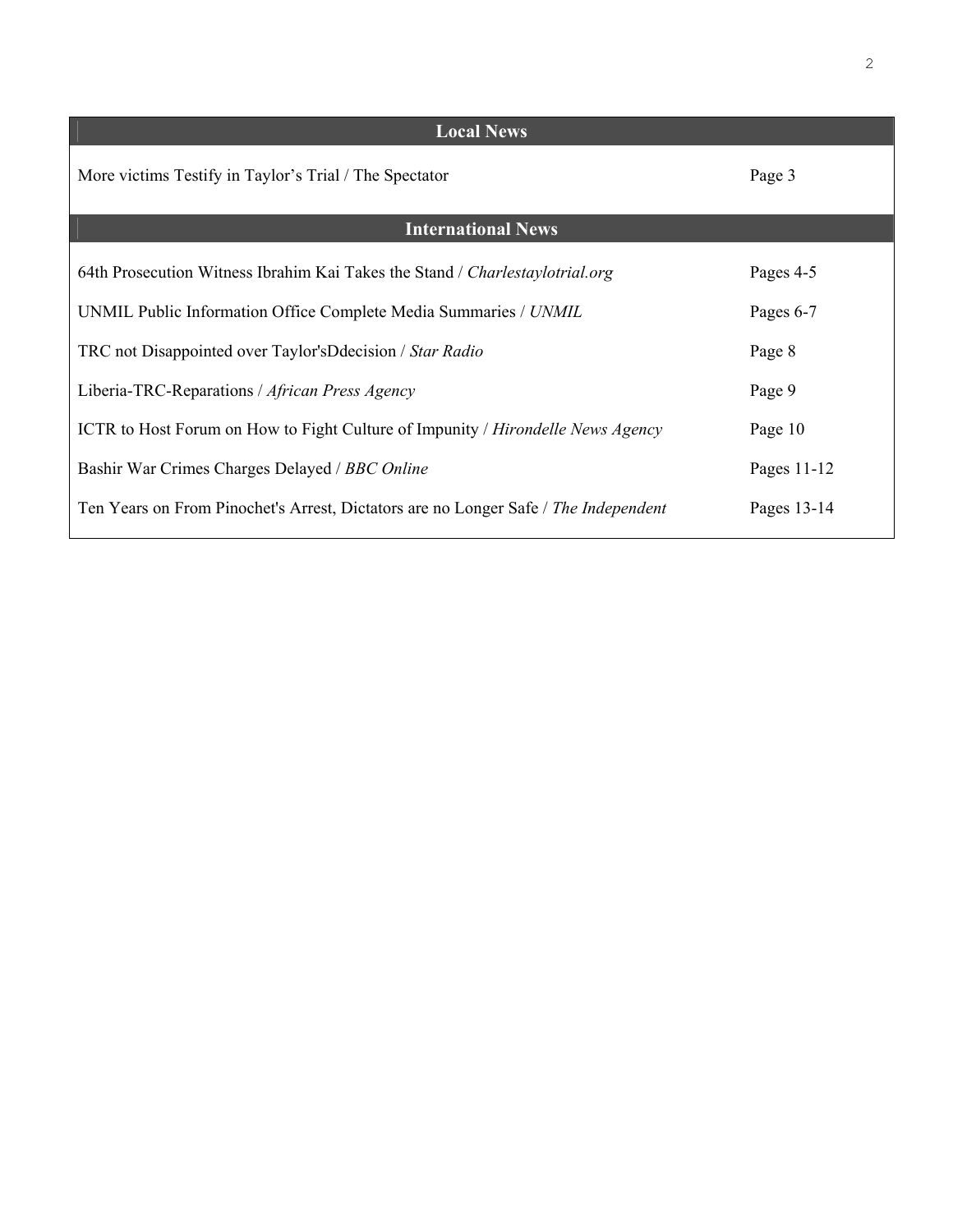The Spectator Friday, 17 October 2008

### **Lore victims testify in Taylor's trial By Mariama Khai Fornah** vilians on a piece of paper.

*in The Hague* Almost every day victims of amputation, rape and other forms of atrocities by rebels loyal to the RUF in Sierra Leone are making their way to the Dutch city of The Hague to testify against the former Liberian president. Charles Taylor. Mr Taylor is accused of sponsoring acts of terrorism meted out by the erstwhile rebel group.

In just two days the prosecution has produced seven victims of the war as witnesses. The 59th prosecution witness, an amputee, told the judges of the Special Court that the rebels amputated a six-year old girl and placed it in the mouth of a dead police officer in the northern town of Kabala. Sieh Mansaray said the rebels remarked that the hand was meant to be the policeman's last food.

He quoted the rebels as saying that they started their orgy of amputation with the 6-year-old was indication that they would not spare anybody. Mansaray also testified that in Kabala the rebels amputated several civilians including a woman who was eight months pregnant. He said a rebel commander gave instructions for the amputation of the ci-

[This same article appeared in several other papers]

The witness went on to say that prior to the amputation, the rebel commander had told his men to prioritise the burning of houses in Kabala decide the fate of the civilians later. "They said go, go to Kabala, say these hands that have been cut off, tell them these were the hands which you used to vote for the civilian government..."

Earlier the 50th prosecution witness had told the court that he was captured and stripped naked along with 50 other residents of Tumbudu in the eastern Kono district and forced to mine for diamonds for the rebels. Tamba Yomba Ngekia said rebels aged six, ten and eleven years held civilians at gunpoint while they mined. He said the rebels brought another 70 civilians, with one tied

in the waist. He recalled the severe flogging and shooting of one S.E Songbeh for saying that he was too weak to mine following an order by one of the rebel leaders that anybody who refused to work be shot. "Then he asked Mr. Songbeh, 'are you the one who said you were not going to work? Are you the one who said you are not going to work?' And he shot him three times. Then he fell down. We were sitting down there, wanting to cry. How could we have?" Tamba told the court. The third witness who took the stand was a woman who said she suffered sexual violence at the hands of the rebels. 50-yearold Roko Turay said she was raped by three of the rebels. On cross-examination, she clarified that the rebels who raped her spoke in Krio, and that she did not hear any of them speaking Liberian English. A new batch of witnesses is expected to take the stand.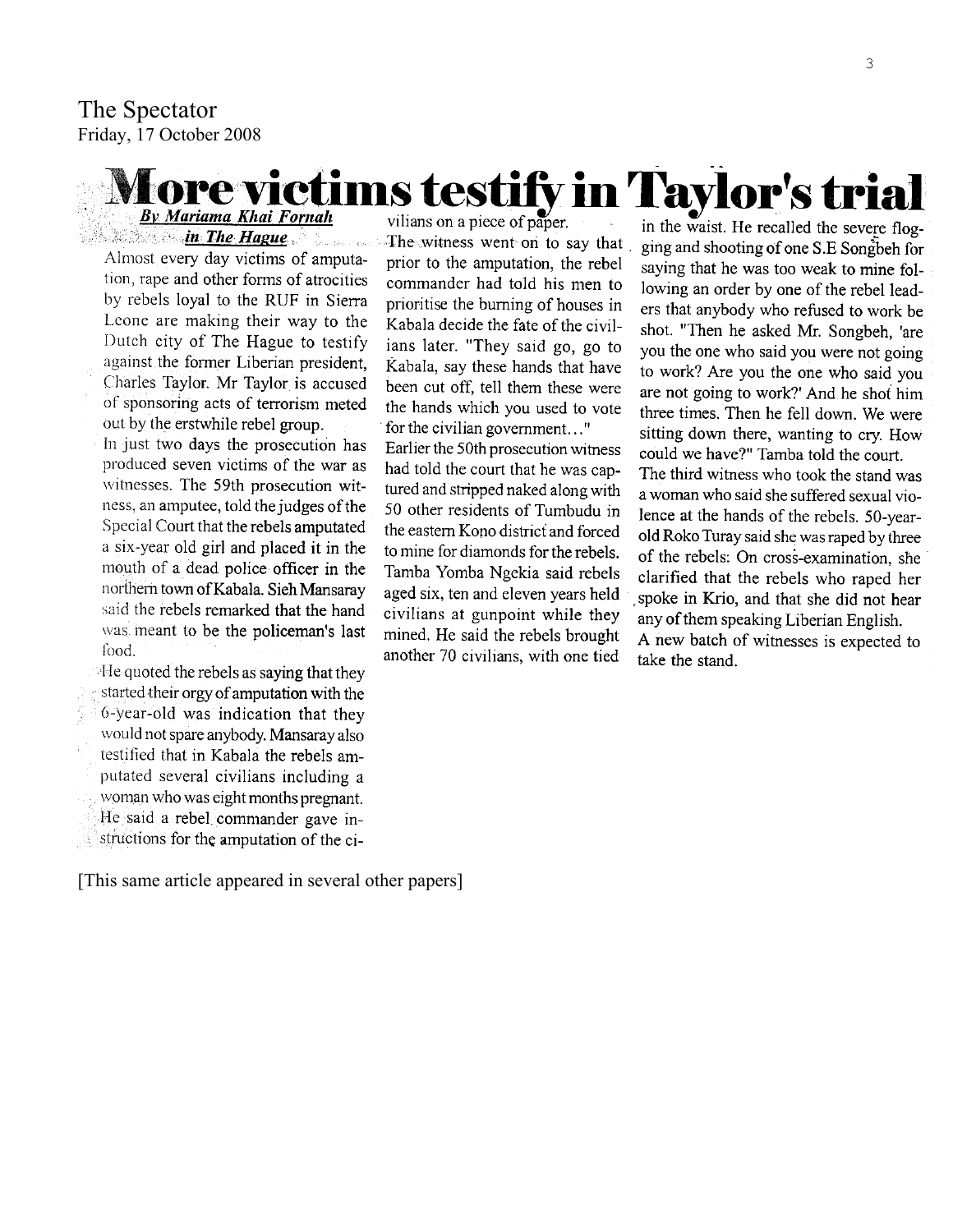#### **3rd Session: 64th Prosecution Witness Ibrahim Kai Takes the Stand**

Justice Teresa Doherty has returned to the Court and as Presiding Judge invited Prosecutor Kathryn Howarth to continue her examination in chief.

#### **Amputation**

After his hand had been amputated the fighters told the witness to leave and he left. He went on the road to Yadu. He saw a lot of AFRC/RUF fighters on his way and passed about eight checkpoints. Some rebels saw him and said it would not be good for their reputation if others saw an amputee and they wanted to kill Bindi. Bindi ran away from them into a bush. At one moment he fell and lost consciousness. When he woke up he was bleeding and held up his wrist so he would lose less blood. Bindi went on his way again.

He reached Koikuima the same day on April 18, 1998. ECOMOG soldiers had told him the date, it was a Thursday. His arm was treated, he was given medicine and food and a place to sleep. He met other amputation victims there. The next day Binda and other amputation victims were taken by vehicle to Freetown to the Connaught hospital for further treatment. His wound was stitched.

#### **Life after the amputation**

Sahr Bindi explained that the wound to his head often troubles him. It gives him headaches and sometimes causes his nose to bleed. His amputation caused him not to be able to work anymore. Now he is a beggar. His survival depends on the discretion of people who give him money. To feed his children is a problem. It has stripped him of his dignity.

#### **Cross-examination**

Lead Defense Counsel Griffiths began his cross-examination and established the following. Since his amputation Bindi has not worked. Before his amputation Bindi was a trader in the Kono area for about two years. Prior to the rebels coming to that area life in Kono was good, there were no problems. Kono is famous for diamond mining. The witness has engaged in diamond mining. Until April 1998 many Marakas and Lebanese were involved in diamond trading. After the rebels arrived many people left including the witness. This was the first time the witness came in touch with rebels.

The witness is familiar with the names of the rebel leaders Superman, Savage and Staf Alhaji and stated they are three different persons. The ones who captured the witness were AFRC and not RUF. Bindi fled to Guinea and when he thought it was safe he returned to Koidu. That is where he encountered Staf Alhaji for the second time. Alhaji had a boss based in Tombudu but the witness did not know his name. The witness does not know the name of the man who ordered his hand to be cut off, but he knows he is from the RUF, they were rebels in mixed clothing, while AFRC soldiers were always dressed in full combat.

The witness has heard that Samuel Komba is in The Hague but did not travel together with him nor stays with him in the same house. Samuel Komba told the witness, when at the time Bindi helped him bind his arm, that the men who amputated his hand were AFRC/RUF, but Komba did not tell the witness a specific name, neither that it was Savage who cut the hand of Komba.

Since April 1998 Binda has not been able to work for a salary. In January 2005 Binda was paid by the OTP (Office of the Prosecutor) money for lost wages. Binda said that this was for transportation and meals, but it was not a salary.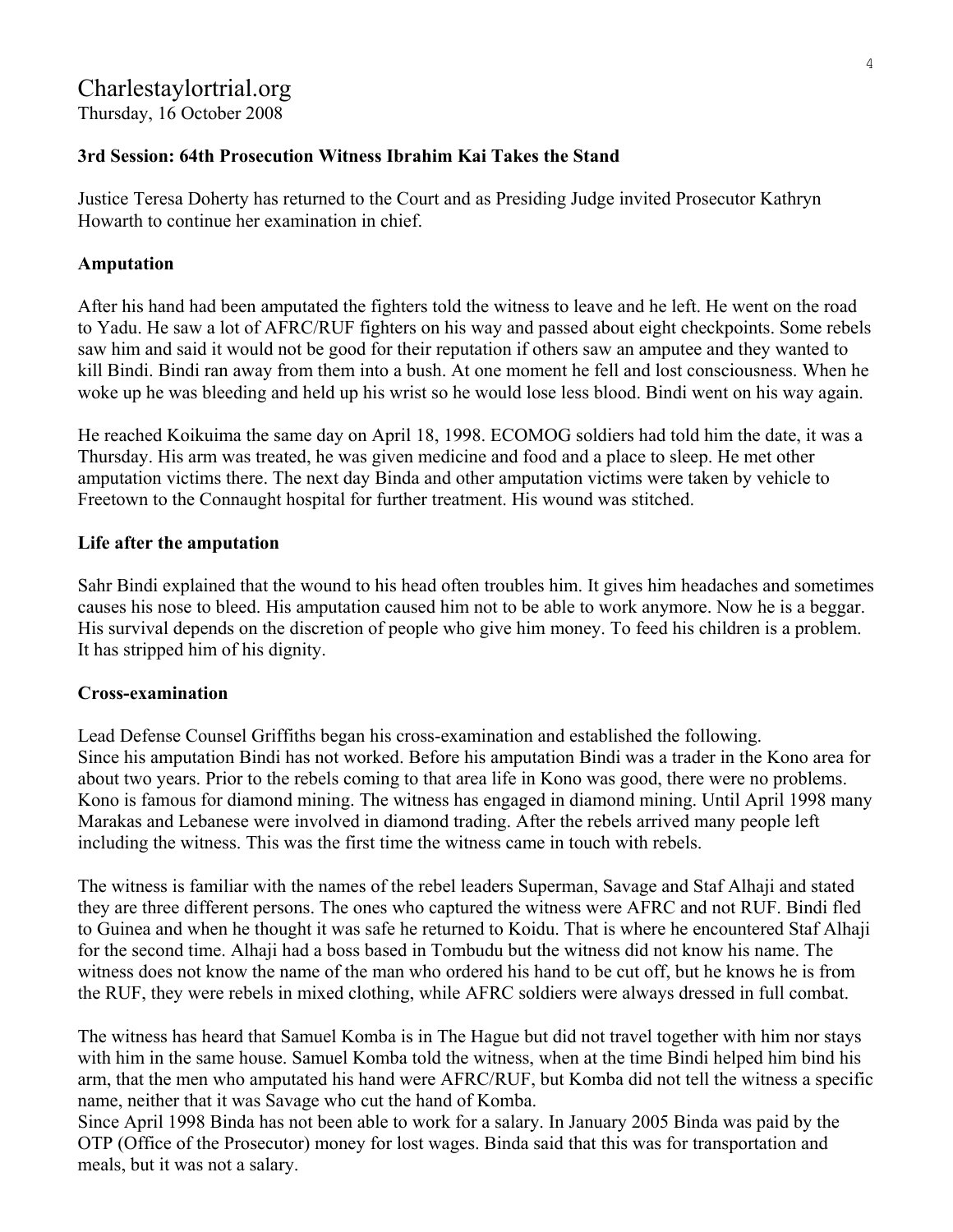#### **Re-examination in chief**

Prosecutor Howarth did a brief re-examination in chief, pointing out that payments by the OTP were always combined amounts not for lost wages alone, but for lost wages, transportation and meals.

The document relating to the OTP disbursements is marked for identification as MFI-1 and is tendered by the Defense as evidence and becomes exhibit D64.

Sahr Bindi asked the Court to say a few words, which was granted. He thanked everyone for bringing this Court into existence. He asked the members of this Court to be sympathetic to the amputation victims who can no longer work to support their families and would like the Court to use some of their money to help the victims provide for their children's education. Justice Doherty answered with saying that this Court does not have the power to do what the witness is asking, but she will ask the WVS (Witness and Victims Section) of this Court to help Bindi find organisations who can help him look for that. She thanked Binda for giving his testimony and the witness was dismissed.

#### **64th prosecution witness TF1-097**

The next witness is a category one witness and will testify in open session without protective measures. Prosecutor Mohamed Bangura will examine the witness. The witness is sworn in on the Quoran and will testify in Krio.

#### **Introduction**

The name of the witness is Ibrahim Wai, age 47, from the Mende tribe. Wai used to be a fisherman, now he is a beggar. He is married and has four children. He has education up to form 6. He speaks Mende and Krio.

#### **Events in December 1998**

In December 1998 Wai was working as a fisherman in Tombu in the Western area where he had been living for 17 years. On December 23, 1998 rebels entered Tombu at about 3 o'clock in the night. They burnt houses. They were AFRC/RUF soldiers who came from Waterloo. Wai woke up and saw the house of the neighbours on fire. Two rebels came into his house. One of them was a man called Mohamed who was known to the witness. Mohamed was dressed in full combat, the other was dressed in half combat. Mohamed told Wai to gather all his possessions including money. The witness had to follow the rebels up to the hospital junction. There he saw many more rebels. He had to put down the bag with possessions and was told to leave and not look back. He fled into the bush. Many others were fleeing. Wai spent the night in the bush and went back to town the next morning. Houses had been burnt, people had been killed. Three children of a man called Pa Prat were lying dead by their family's house. In total the witness saw six corpses. He saw six houses that had been burnt. After having seen what had happened he left to go to Freetown, the part that is called Kissi Town. It took him four days to reach there.

#### **Events on January 6, 1999**

Around 3 o'clock in the night he saw fire outside. Wai and his younger brother left the house and went to Ferry Junction. Many people were there, civilians and ECOMOG soldiers. Wai and his brother went to the Academy compound and stayed there for about five days. After that he left to return to Kissi Town, but on the way he met an RUF rebel who asked the witness for money. The rebel took his watch and his ID card and let him go. The witness later reached Kissi Town.

At this moment the witness is distressed and Court is adjourned a little earlier than usual at 4.20 p.m. until tomorrow 9.30 a.m.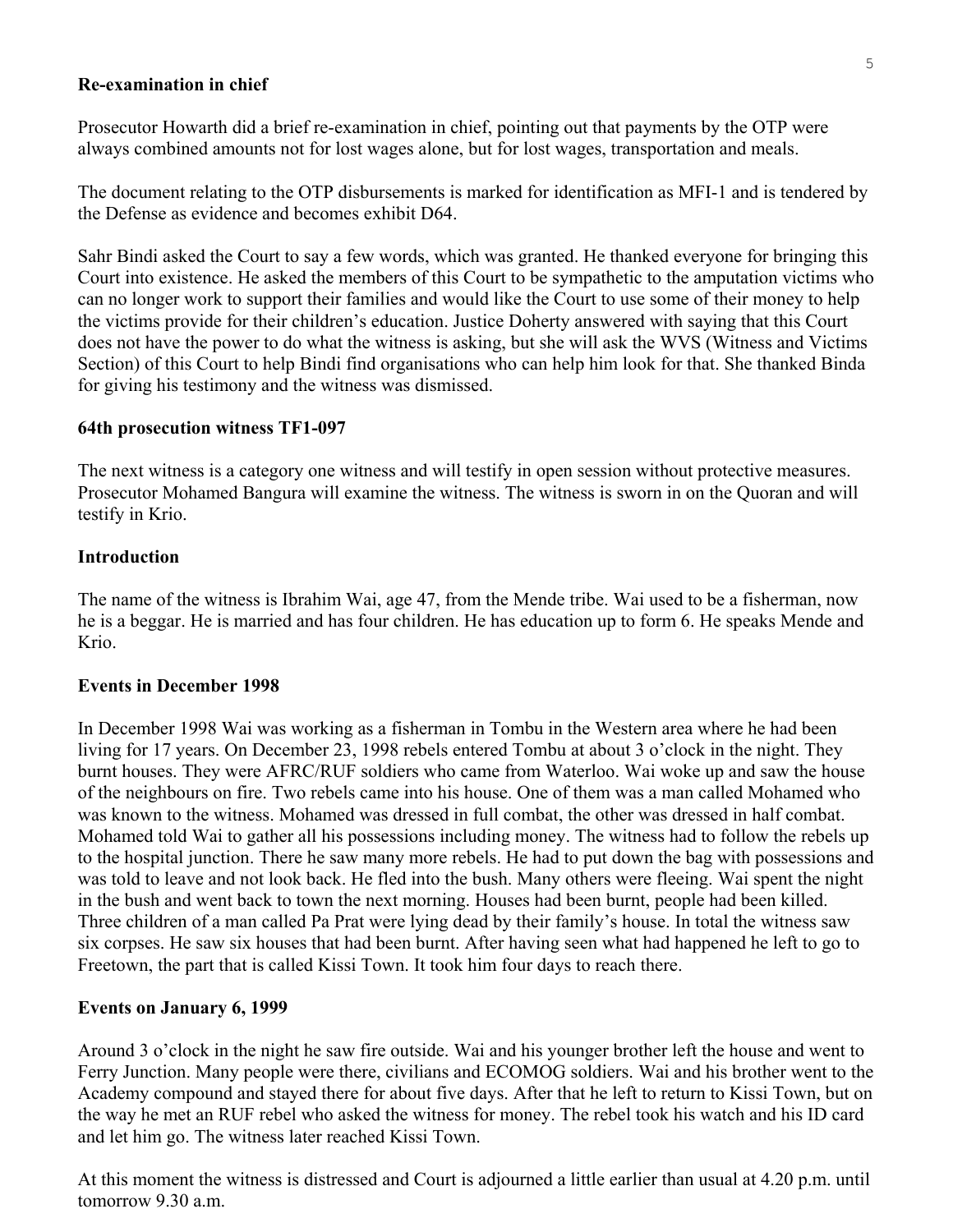# **United Nations Nations Unies**

# **UNMIL Public Information Office Complete Media Summaries 16 October 2008**

*[The media summaries and press clips do not necessarily represent the views of UNMIL.]*

#### **Newspaper Summary**

#### **War Crimes Court Demonstration Called Off**

 *(The News, The Inquirer and The Monitor*)

- The Inquirer newspaper reports that a march intended to raise awareness for the establishment of a War Crimes Court in the Country was halted yesterday but Government has denied impeding the process.
- The News newspaper said authorities at the police headquarters and at the Justice Ministry declined to comment on why the demonstration was impeded to the extent that the demonstrators had to call off their march without presenting their statement.
- The Secretary General for the war crimes court advocates, Mr. Boakai Jaleiba contended that his group had sought permission from the government to parade the principal streets of Monrovia and thereafter present its petition to the United Nations but that the heavy security presence had made them call off the march.
- However, in a reaction to the claim, Information Minister Lawrence Bropleh said government did not stop the march but rather took the requisite steps to ensure that the march went ahead.

#### **Bong County Superintendent Suspended**

*(The News, Daily Observer, New Democrat, National Chronicle, The Analyst, Heritage, The Inquirer, The Monitor and The Informer)* 

- The media reports that Bong County Superintendent, Rennie Jackson has been suspended with immediate effect.
- An Executive Mansion release said President Ellen Johnson Sirleaf suspended Superintendent Jackson for what the Mansion called certain reported financial malpractices in the use of the county's development funds.
- The President informed Superintendent Jackson in a letter that he would remain suspended pending findings and recommendations of an investigation to be undertaken by the Ministry of Internal Affairs.
- Meanwhile, the President has directed the Ministry of Justice to ensure that a Liberian owned contractual firm, MAK Incorporated, immediately restitute USD\$147,927.17.

#### **UN Envoy Wants Local Government Leaders Exhibit Leadership Qualities**

*(The Analyst and Heritage)*

- The Deputy Head of the United Nations Mission in Liberia (UNMIL), Mr. Jordan Ryan has urged Liberian local government leaders to continue to engage and energize their people to propel the development agendas of their counties.
- Speaking at the opening session of a leadership training programme for county and development superintendents in Buchanan, Grand Bassa County, he said a leader has to truly encourage and energize the people.
- Mr. Ryan, who is the Deputy Special Representative of the Secretary-General for Recovery and Governance, said the capacity building of the local administrators was part of efforts by the UN and development partners to make county administrations effective in delivering development to the people.

#### **Public Works Signs US\$15.9M for Monrovia Street Rehabilitation**

*(Daily Observer, The Informer and National Chronicle)*

• The Ministry of Public Works yesterday signed a US\$15.9 million contract agreement with China Chongqing International Construction Corporation (CICO) in Monrovia which is geared towards the full rehabilitation of Monrovia streets.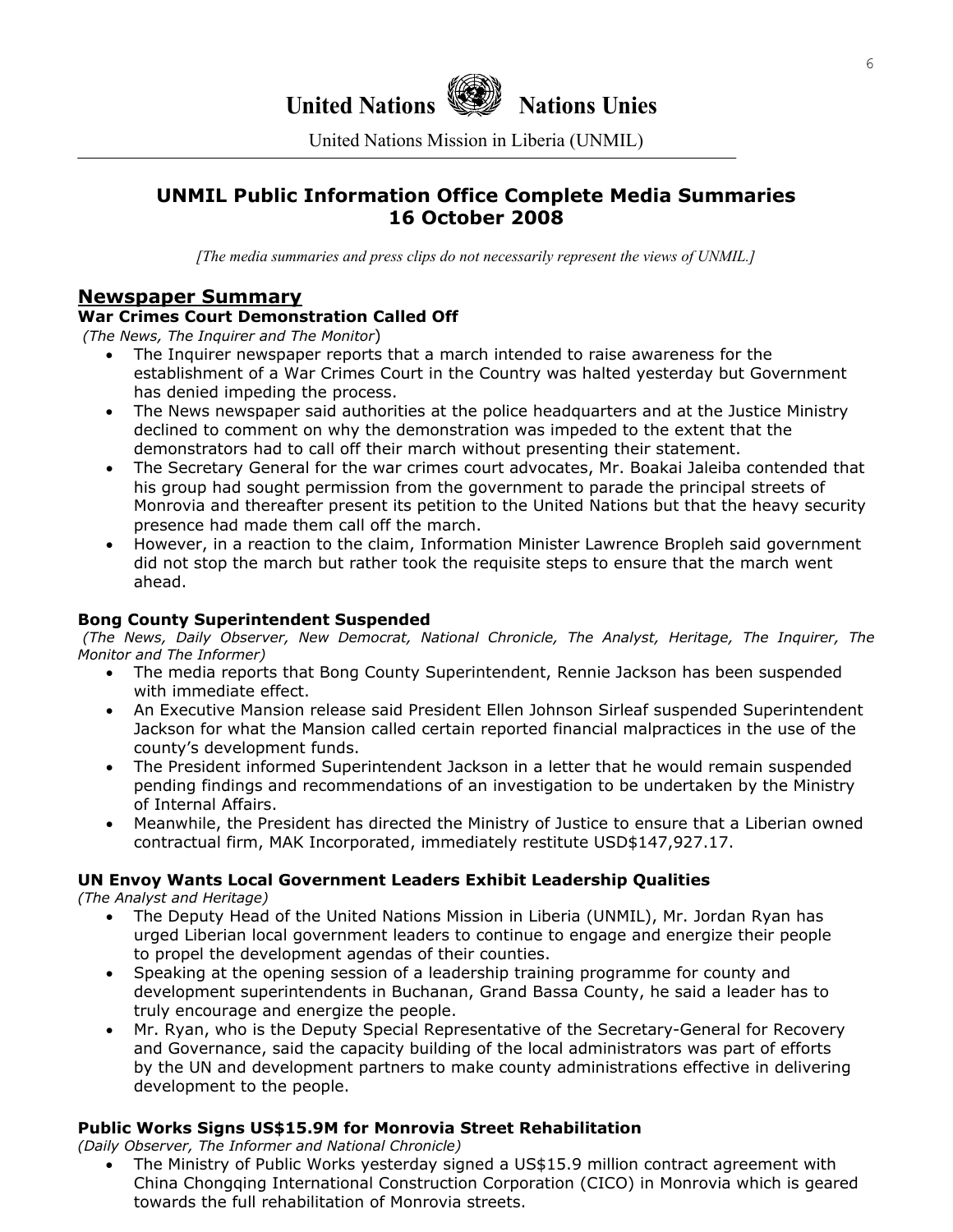- Speaking at a brief signing ceremony at the Public Works Ministry, Minister Loseni Dunzo said the Special Implementation Unit (SIU) and the Ministry's officials have worked diligently to make the initiative a living reality.
- Minister Dunzo further disclosed that Monrovia's streets rehabilitation work was expected to be completed within 24 months as stipulated by the agreement.
- In remarks, the World Bank Representative Gylfi Palsson underscored the need for collaboration among partners associated with the road project noting that that effective collaboration will ensure a successful implementation of the agreement.
- The project is being funded by the World Bank

# **Radio Summary**

**Star Radio***(News culled today from website at 8:35 am)* 

#### **Bong County Superintendent Suspended**

*(Also reported on Truth F.M. and ELBC)* 

#### **Police Investigates Rivercess Gender Coordinator Following Violence**

- Police are investigating the Gender Coordinator of Rivercess County after violence erupted at a local women's group election.
- The women electorate attacked Mr. John Trade for what they called dissatisfaction over transportation reimbursement.
- The women alleged that money given them does not commensurate with what they spend to get to Cestos City.

#### **Three-Day Seminar for Journalists, Teachers Opens in Monrovia**

- A three-day training seminar for journalists, school administrators and teachers has begun in Monrovia.
- The training seminar is intended to strengthen the capacity of the participants to play a more desired role in addressing gender-based violence issues.
- The training which is under the auspices of the Christian Empowerment and Sustainable Programme would also ensure the rights of women to live in a violent free society.
- A CESC release said the training is the first in the series of nationwide initiatives being sponsored by the UN Development Programme (UNDP) Gender and Human Rights sections.

*(Also reported on Truth F.M. and ELBC)* \*\*\*\*\*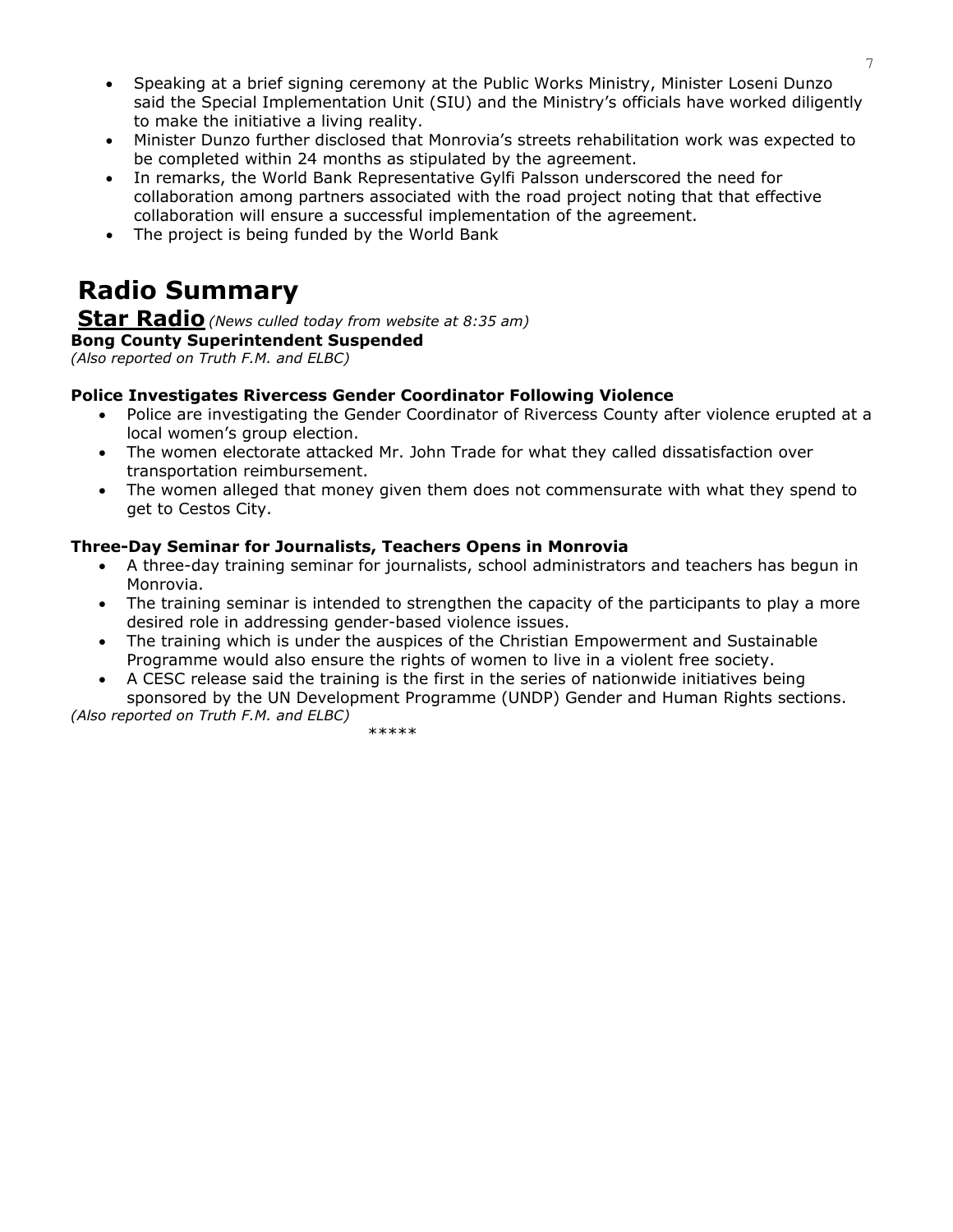#### Star Radio (Liberia) Wednesday, 15 October 2008

#### **TRC not disappointed over Taylor's decision**

Written by Julius Kanubah

The Truth and Reconciliation Commission says it is not disappointment over the denial of an audience with detained former President Charles Taylor.

The TRC wanted audience with Mr. Taylor but both Taylor and his lawyer Courtenay Griffiths refused the move.

TRC Chairman Cllr. Jerome Verdier said the commission is satisfied with the due diligence given Mr. Taylor although it was rejected.

The TRC Chairman did not disclose the names of the six persons who refused to face the commission.

He said they gave reasons ranging from security to legal issues and other excuses.

Commissioner Verdier said the TRC is already successful and was working to work on its last success of making recommendations.

Taylor's lawyer has said that without hearing from the detained former President, the TRC process will be useless.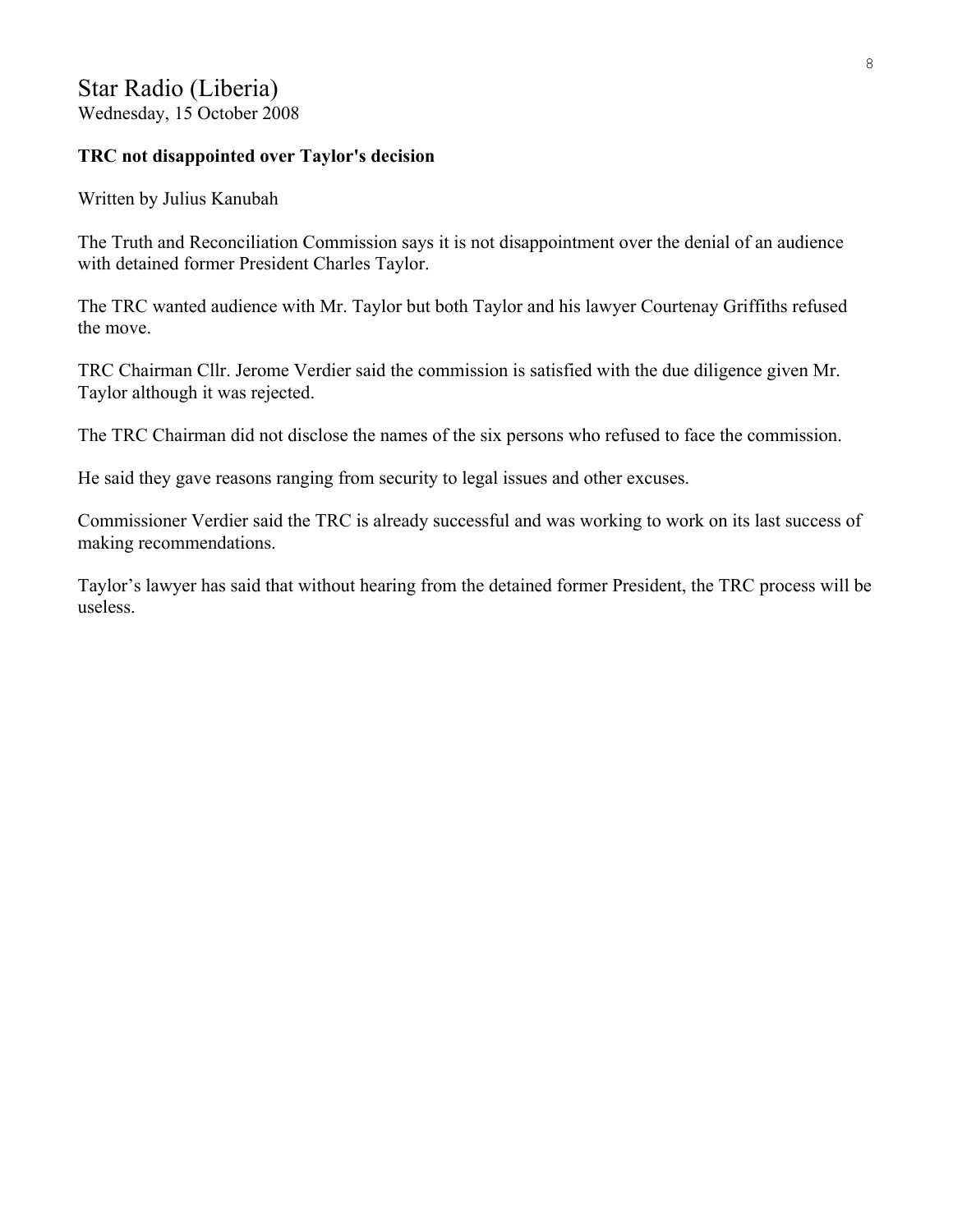# African Press Agency

Thursday, 16 October 2008

#### **Liberia-TRC-Reparations**

Prominent Liberian wants Gaddafi, Compaore pay reparation to war victims

APA-Monrovia (Liberia)- A former close aid of slain President Samuel Kanyon Doe, Edward Slanger, has recommended that Muammar Gaddafi and Burkinabe President Blaise Campaore who bankrolled Charles Taylor's rebel incursion into Liberia on 24 December 1989, be made to pay reparations to Liberian war victims.

Continuing his testimony at the ongoing Truth and Reconciliation Commission (TRC) Thematic and Institutional hearings Wednesday, Slanger said the insurrection launched by Charles Taylor's rebels resulted in the destruction of property on a mass scale and and the deaths of more than 250,000 persons.

Both Libya and Burkina Faso, he claimed, allowed Taylor who later rose to become an elected president of Liberia, to use their respective territories as military training grounds for Taylor's National Patrotic Front of Liberia (NPFL) rebels.

Slanger, a former officer of the Armed Forces of Liberia, called on Liberians to galvanize to demand for reparation from the two African countries.

In separate testimonies at the ongoing TRC hearings, high ranking officials of the defunct NPFL, including former President Moses Blah, a founding member of the erstwhile NPFL, confirmed that the NPFL was fully supported by Libya, Burkina Faso and Cote d'Ivoire.

Blah also confirmed that the first batch of weapons used to invade Liberia was provided by leaders of the three countries.

He confirmed that NPFL rebels were also trained in Libya and Burkina Faso.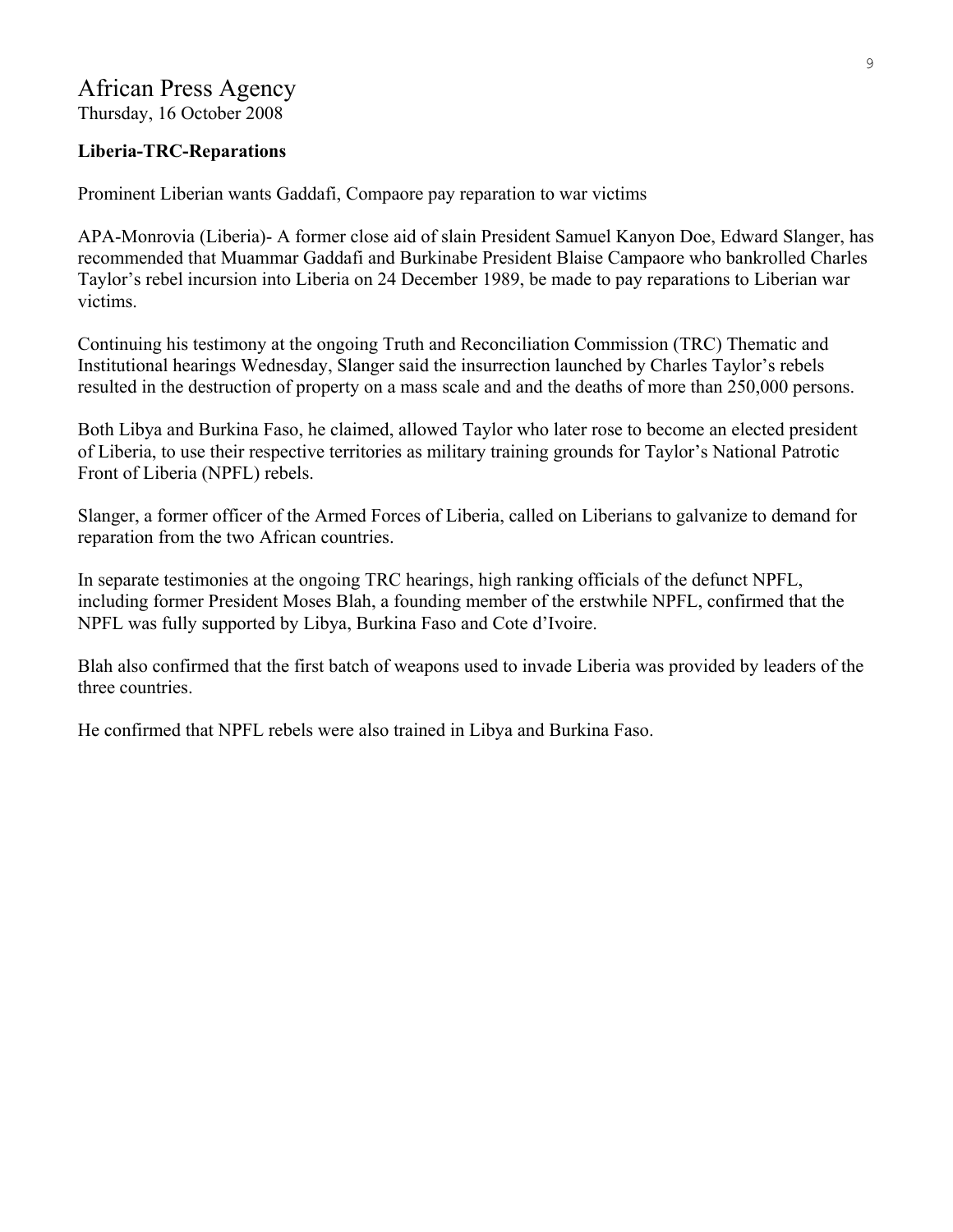# Hirondelle News Agency (Lausanne)

Thursday, 16 October 2008

#### **ICTR to Host Forum on How to Fight Culture of Impunity**

The International Criminal Tribunal for Rwanda (ICTR) will host a two-day forum between Offices of the Prosecutors of the United Nations ad hoc criminal tribunals and national prosecuting authorities between November 26 and 28 in Arusha, reports Hirondelle Agency.

The Forum will share ideas and experiences between the international system and national authorities with the view to fighting the culture of impunity and human rights violations. The gathering comes at an ideal time when two UN adhoc tribunals-- for Rwanda and ex-Yugoslavia-- are approaching their exit strategies.

Both the Rwandan and the former Yugoslavian tribunals' have revitalized the international criminal jurisprudence that had not developed since the Nuremberg and Tokyo trials.

According to information posted on the ICTR website, the Forum is expected to be an important stepping stone in building an international legal regime for mutual legal assistance and co-operation among those fighting impunity.

The Forum will be attended by the International Criminal Tribunal for former Yugoslavia (ICTY), Special Court for Sierra Leone (SCSL), International Criminal Court (ICC), Extraordinary Chambers in the Courts of Cambodian (ECCC) and the Special Tribunal for Lebanon.

National prosecuting authorities invited include Rwanda (which was victim of 1994 genocide), the United States, Belgium, Canada, Kenya, New Zealand, the Netherlands, the Democratic Republic of Congo, Norway, the United Kingdom, France, Germany, Swaziland, Benin and Japan.

Others are: Mali, Sweden, Finland, Denmark, Congo-Brazzaville, Italy, Switzerland, Spain, South Africa, Tanzania, Uganda, Burundi, Nigeria, Zambia, Lesotho, Senegal, Central African Republic, Ghana, Cameroon and Australia.

In addition, representative from the East African Court of Justice, African Court on Human and Peoples Rights, African Commission on Human rights, International Police (Interpol), Eurojust, US, UK and Canadian respective war crimes offices, have been invited.

The Non-Government Organisations (NGOs) to participate include the US-based Human Rights Watch, Amnesty International, and International Centre for Transitional Justice and International Criminal Defence Attorneys Association, among others.

At the end of the closed-door session, the participants are expected to propose mechanism in fighting jointly the culture of impunity and suggest items for consideration at the annual Prosecutors' Colloquium.

The Funding for the meeting has been provided by the John D & Catherine T McArthur Foundation.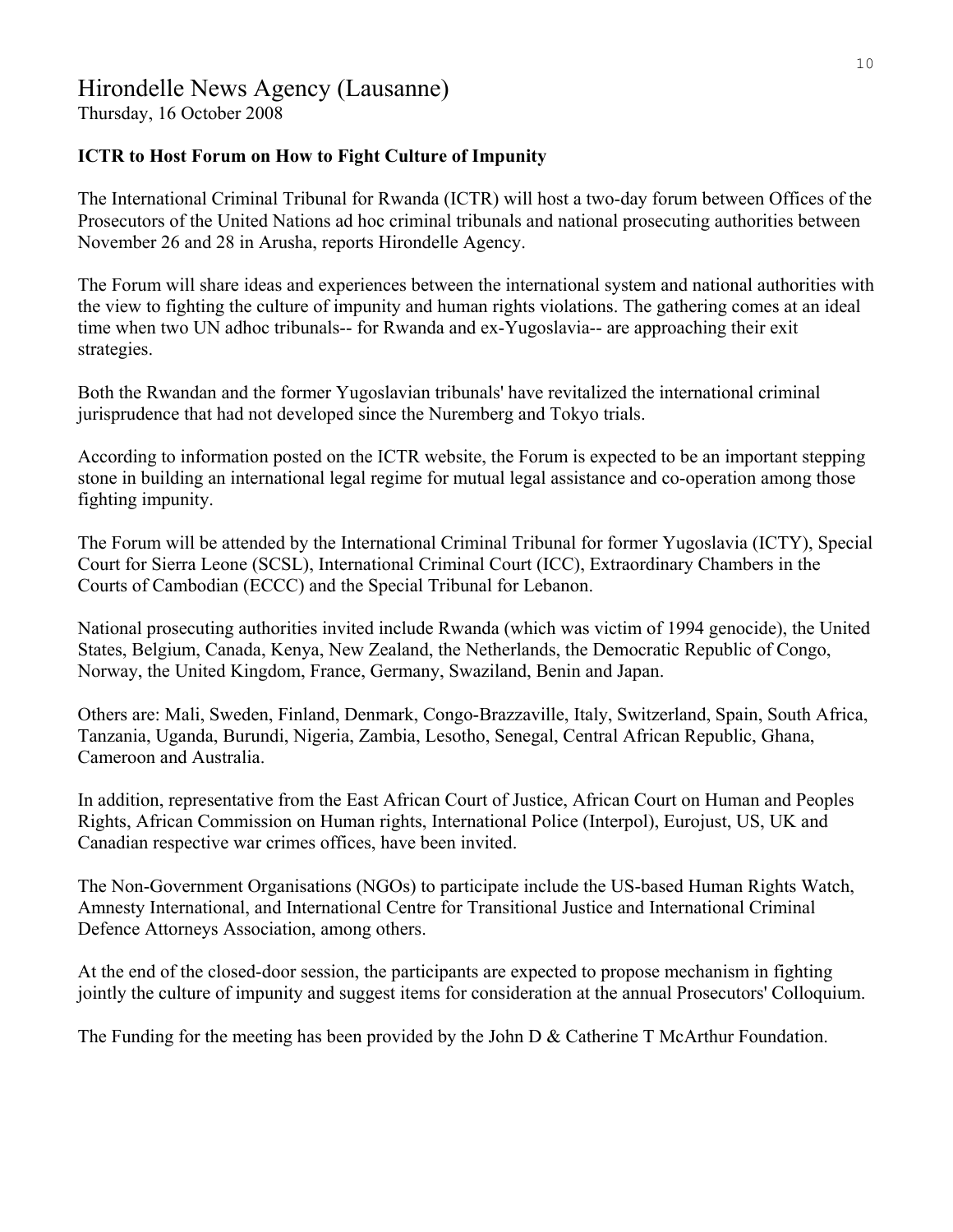# BBC Online Friday, 17 October 2008

#### **Bashir war crimes charges delayed**

Omar al-Bashir is accused over attacks on civilians in Darfur

Judges at the International Criminal Court have asked for more evidence before deciding whether to issue an arrest warrant against Sudan's leader.

Chief prosecutor Luis Moreno Ocampo wants the court to issue a warrant for President Omar al-Bashir over war crimes allegedly committed in Darfur.

Mr Ocampo has been given a month to provide the additional evidence.

President Bashir has denied the charges and Sudan has been lobbying to get the investigation delayed.

The African Union and Arab League agree with Sudan that any arrest warrant could jeopardise the peace process in Darfur.

The UN estimates that up to 2.7 million people have been forced from their homes and some 300,000 have died during the five-year conflict in Sudan's western Darfur region.

# **ACCUSATIONS AGAINST BASHIR**

#### **Genocide:**

Killing members of the Fur, Masalit and Zaghawa ethnic groups Causing these groups serious bodily or mental harm Inflicting conditions of life calculated to bring about these groups' physical destruction **Crimes against humanity:**  Murder Extermination Forcible transfer Rape

Torture **War crimes:**  Attacks on civilians in Darfur Pillaging towns and villages

### **Bashir move bold but problematic**

Sudan's government has always denied charges that it armed the Janjaweed militias accused of widespread atrocities against civilians in Darfur.

Mr Bashir launched a new initiative to bring peace to Darfur on Thursday, however the rebels and opposition parties did not take part.

One rebel spokesman said the move was an attempt to "circumvent" international justice.

Mr Moreno Ocampo asked the ICC to issue an arrest warrant against Mr Bashir in July, saying there were grounds to believe Sudan's president bore criminal responsibility on 10 counts of genocide, crimes against humanity and war crimes.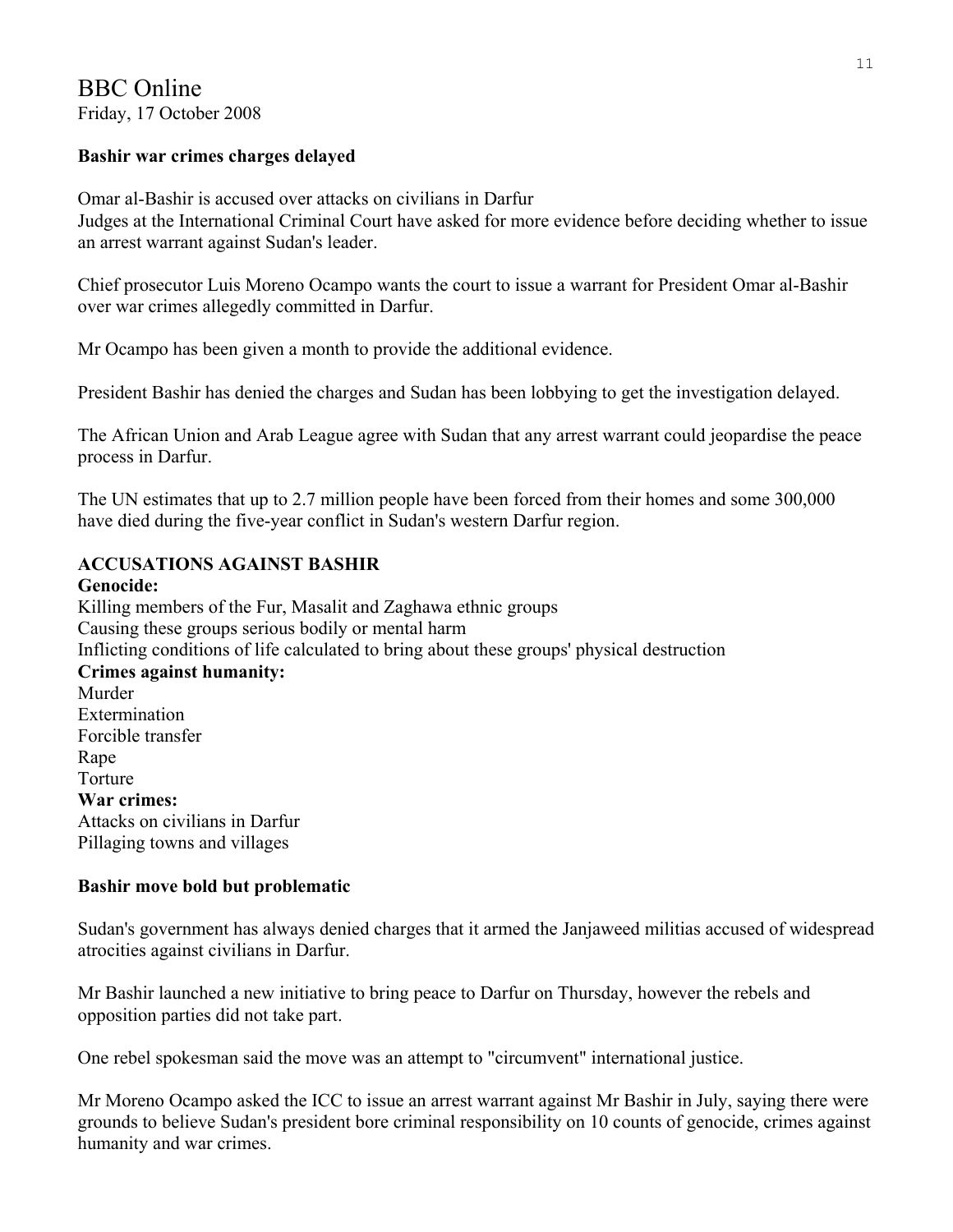But a statement from the ICC on Thursday said that prosecutors must submit "additional supporting materials in relation to some confidential aspects" of the prosecution's request by 17 November.

Alex de Waal, an expert on the Darfur conflict based in the US, said it was very unlikely that it would affect the likelihood that the pre-trial chamber would issue an arrest warrant against Mr Bashir.

"What is not in much doubt is that the charges of war crimes and crimes against humanity will pass the rather low threshold... It's almost inconceivable that the pre-trial chamber would throw out those charges."

But he said the court may say there is insufficient evidence to bring "credible charges" of genocide against the Sudanese president.

Black African rebels took up arms in 2003, accusing Mr Bashir's Arab-dominated government of ignoring the region.

He blames the violence on the rebels and says the extent of the suffering has been exaggerated by the West for political reasons.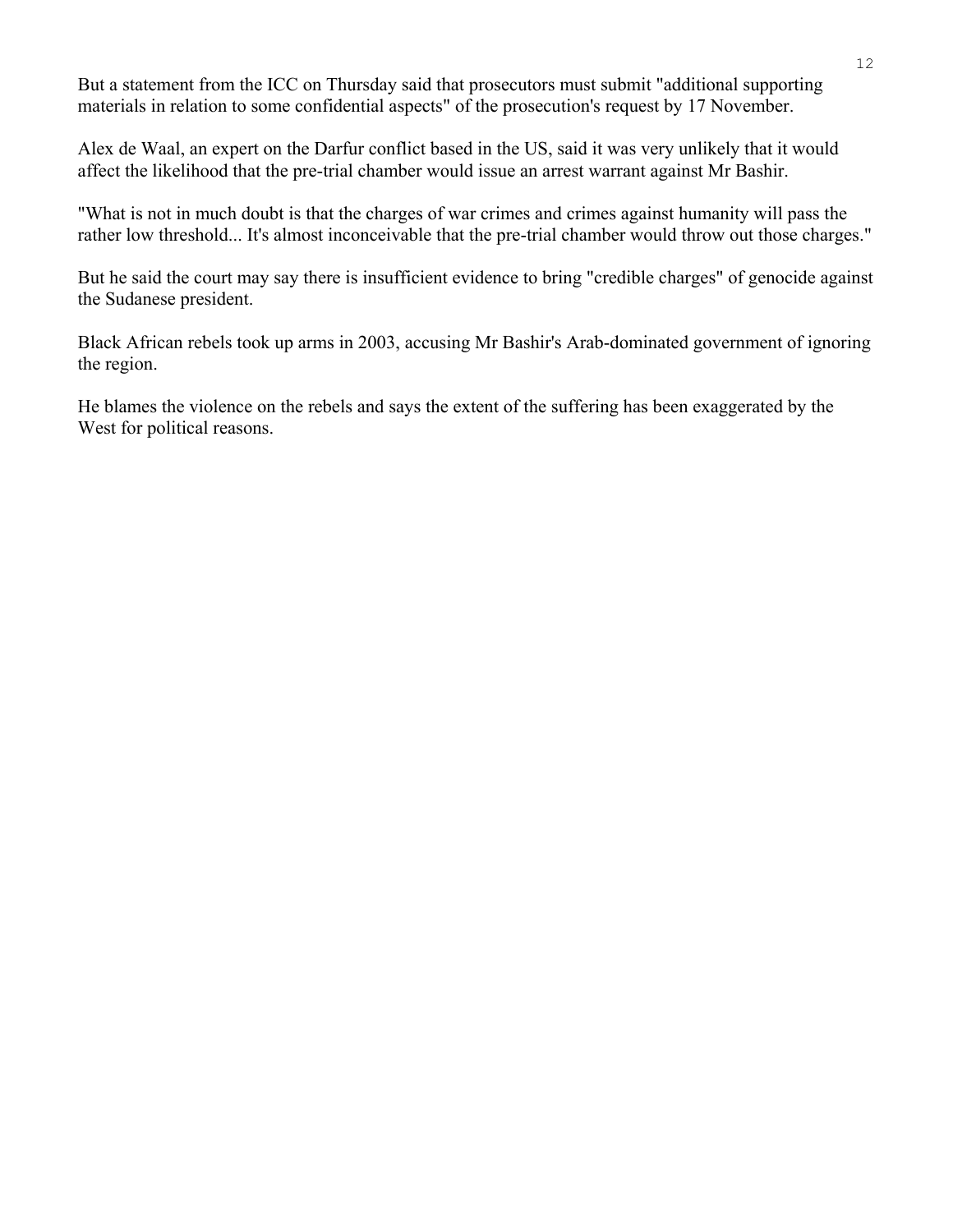# The Independent Thursday, 16 October 2008

#### **Ten years on from Pinochet's arrest, dictators are no longer safe**

#### By Kate Allen

Some dates that particularly resonate with me. Today is one. 16 October 1998 was momentous not just for us at Amnesty International but more importantly, for the people of Chile as it was then when General Augusto Pinochet was arrested in the UK on charges of crimes against humanity – the worst crimes in the world.

General Pinochet's arrest sent shockwaves not only across Chile, where his military junta ruled from 1973 until 1990, but around the world. It presented a seismic shift in the landscape of international law. From that moment on, the precedent was set that no head of state – past of present – is immune to being charged and prosecuted for carrying out crimes against humanity.

Augusto Pinochet was the mastermind of horrific human rights abuses in Chile during his military junta. Sanctioned by him, thousands of people were subjected to torture, unlawful killings, enforced disappearances, illegal detentions and forcible transfers.

Men, women and children were rounded up in their droves by the military and taken from their homes, most were never seen alive by their families again. Ten years on, Amnesty International is still supporting families and Chilean local organisations that are assiduously pursuing justice for the victims.

One woman called Ana González recently recalled her experiences of that dreadful period. She spoke of how her two sons, Manuel and Luis Emilio, who were 23 and 29 respectively at the time, and Luis Emilio's three-month pregnant wife were arrested in September 1976 and never seen by their families again. More than 30 years on, the only information she has ever received about any of the three is that Luis Emilio's body had been thrown into the sea.

Still now, the whole family is struggling to deal with the emotional and psychological traumas of that time as they live with the knowledge that they may never discover what happened to their relatives, she told us.

Tragically for the people of Chile, General Pinochet – who died two years ago – was never brought before a court of law, on grounds of ill health, and so died without providing answers for the victims or their relatives.

But the events that took place in London ten years ago today meant that General Pinochet did not completely elude justice.

His arrest provided some respite for the victims and their families. Survivors and their families rallied to pursue justice with renewed vigour, and with the knowledge that the international community was fully supporting their case.

Globally, world leaders realised that their position could no longer shield them from being brought to task by international justice, and it wasn't long before more international charges were brought against heads of states.

Less than a year after General Pinochet's arrest, the president of former Yugoslavia, Slobodan Milosevic became the first sitting head of state to be charged with crimes under international law. And in 2003, the